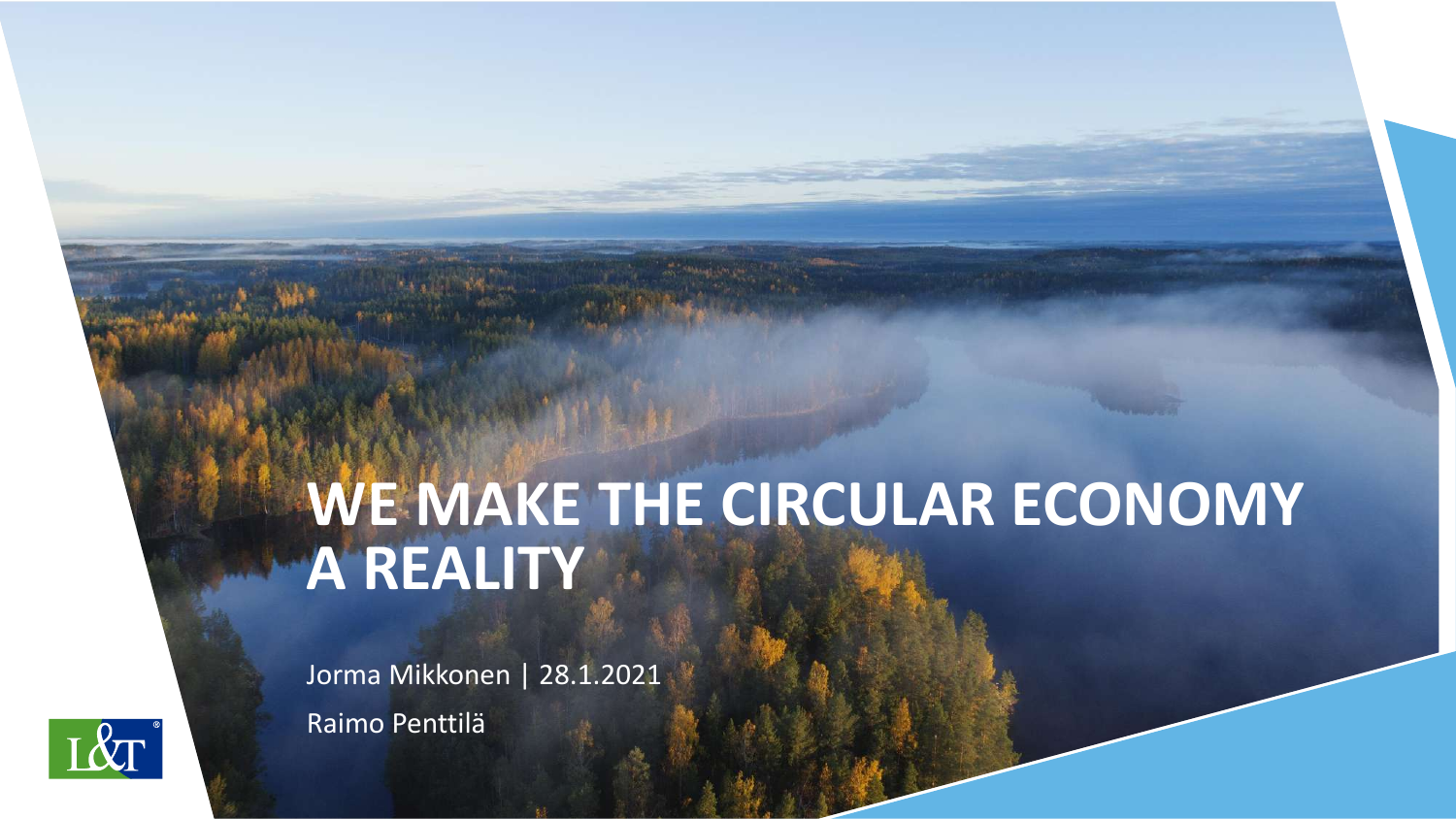### **THIS IS L&T**

- One of the leading players in circular economy and facility management in Finland and Sweden
- We keep materials, properties and factories in productive use for as long as possible and enhance the use of raw materials and energy
- Over 8 000 employees and 150 000 customers
- Sales EUR 784 million and EBIT EUR 45 million in 2019
- Listed on the Nasdaq Helsinki

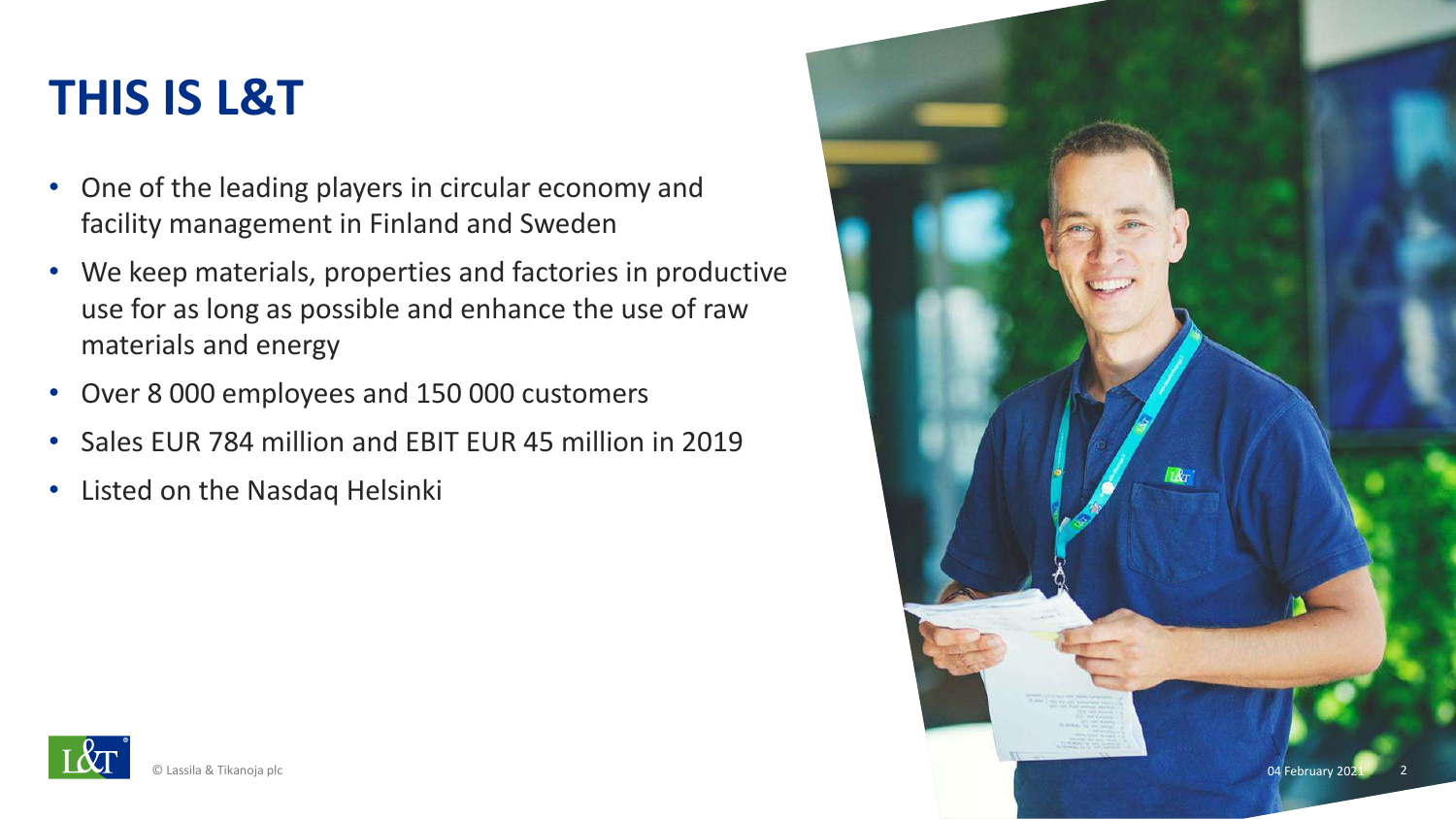### **L&T IS A SERVICE COMPANY THAT HELPS ITS CUSTOMERS ACHIEVE THEIR GOALS** MATERIAL SERVICES



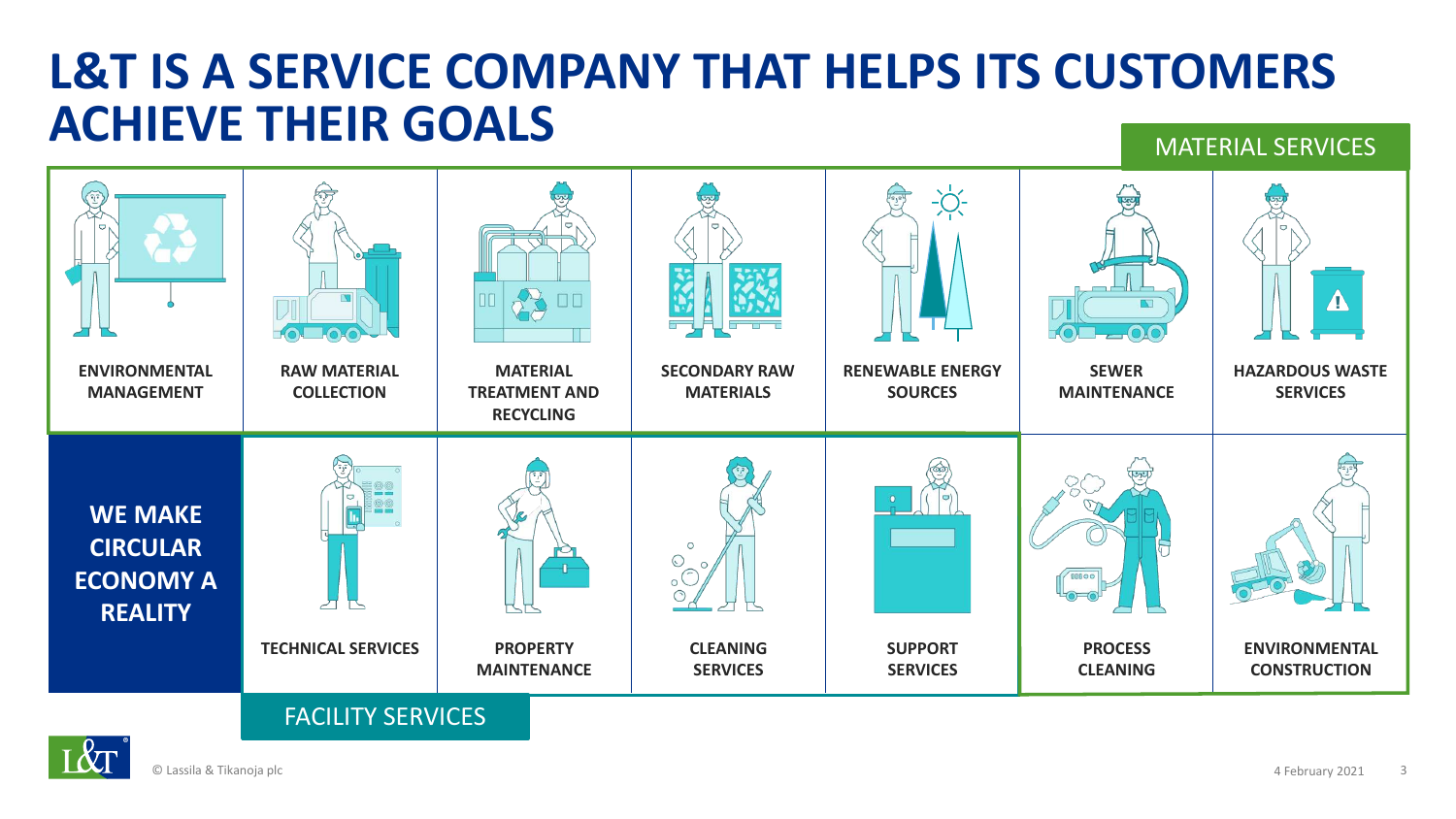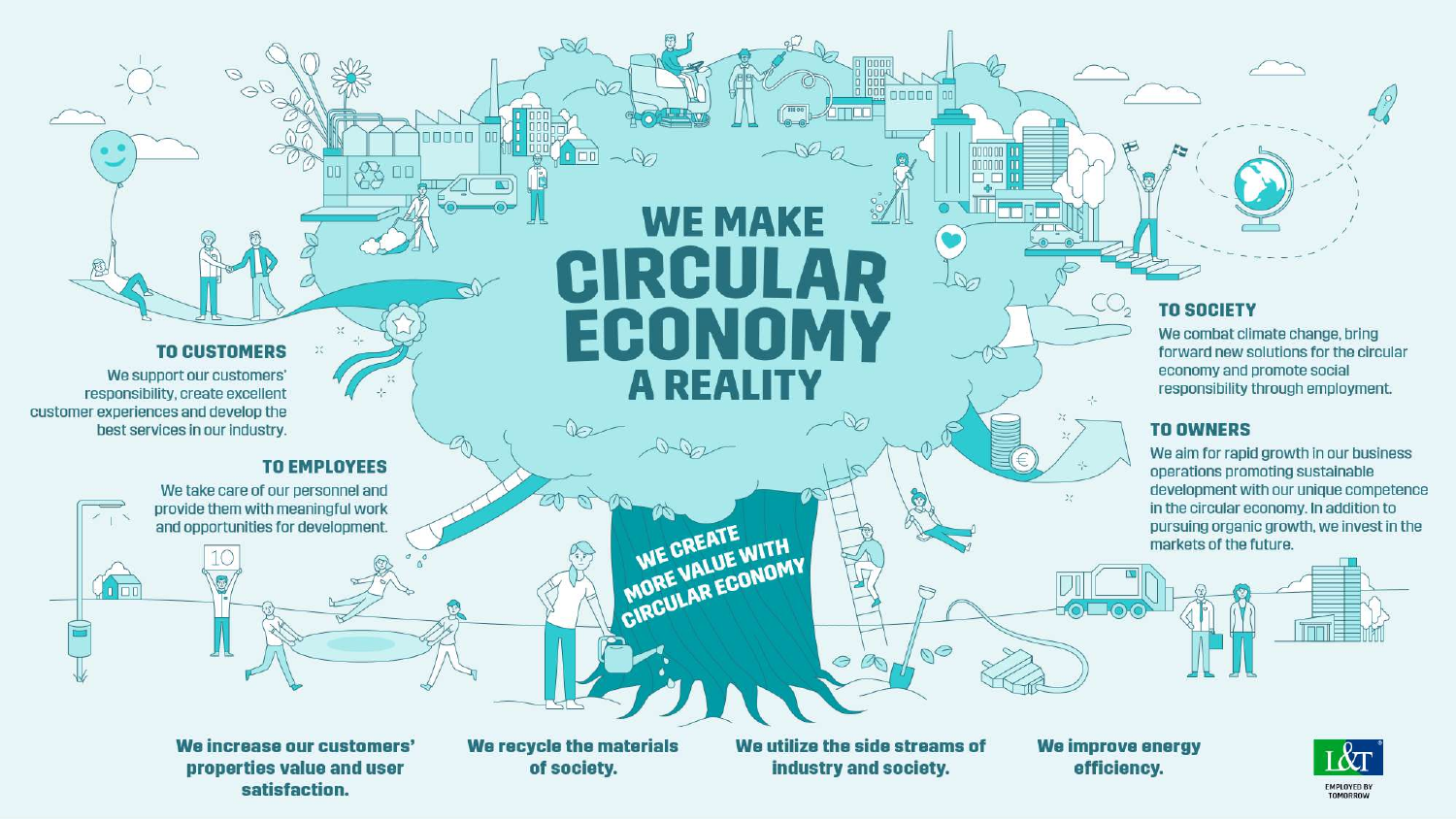

### **CARBON HANDPRINT EMISSION SAVINGS FROM OPERATIONS**



#### **CARBON FOOTPRINT EMISSIONS FROM OPERATIONS**

L&T's own operations generated emissions\*

### **35,468 TONNES.**

L&T reduced its carbon footprint by 5 per cent.  $\mathbb{R}^2$ 

\* Includes emissions of Scopes 1 & 2, which focuses L&T's scientific emission reduction goal

#### **TAX FOOTPRINT**

L&T paid taxes totalling

### **174.4 MILLION**



 $\mathcal{L}$ 

 $CO<sub>2</sub>$ 

 $CO<sub>2</sub>$ 

euros. This corresponds to the taxes paid by nearly 17,000 Finns.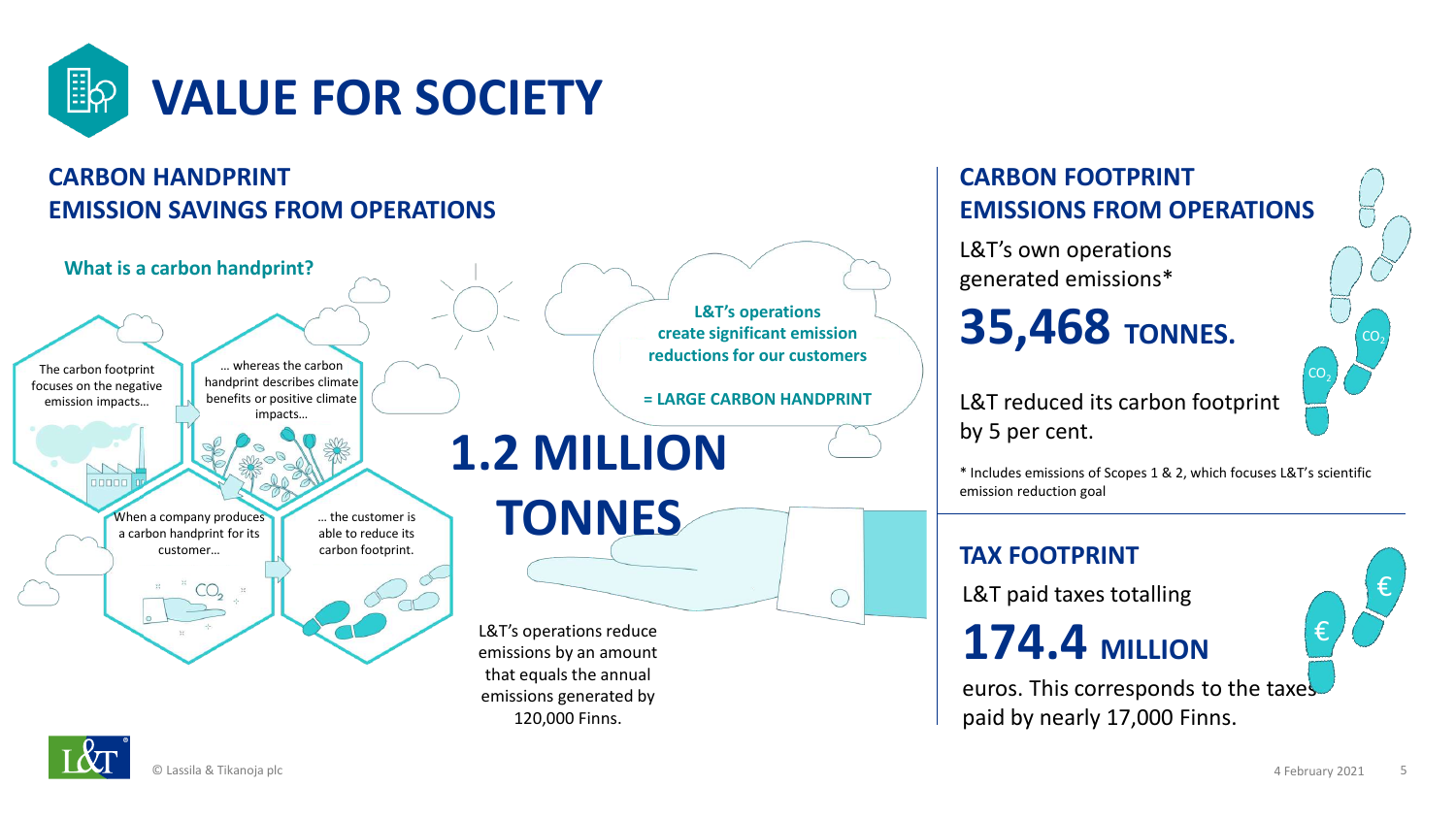

### **RETIREMENT AGE PROMOTOR SCORE**



the average retirement age of L&T employees was

### **63.5 years**

This is almost two years higher than the Finnish average and a good achievement in a physically demanding industry.

#### **DIVERSITY IN FINLAND**



of our employees in Finland had immigrant backgrounds.

They represented 85 different nationalities. The age distribution was also broad in Finland.

**82 %**

of the personnel in Finland were prepared to recommend L&T as an employer.

Our target is for 80 per cent of our personnel to recommend L&T as an employer.

#### **ACCIDENT FREQUENCY**

our overall accident frequency (LTA)\* was in total



**13.**

Our goal is zero accidents. We want everyone to get home healthy.

\* Accidents leading to absence / one million working hours

#### **SICKNESS-RELATED ABSENCE RATE**

**17 %** 



our sickness-related absence rate was



This is a great achievement in sector where work is physically strenuous.

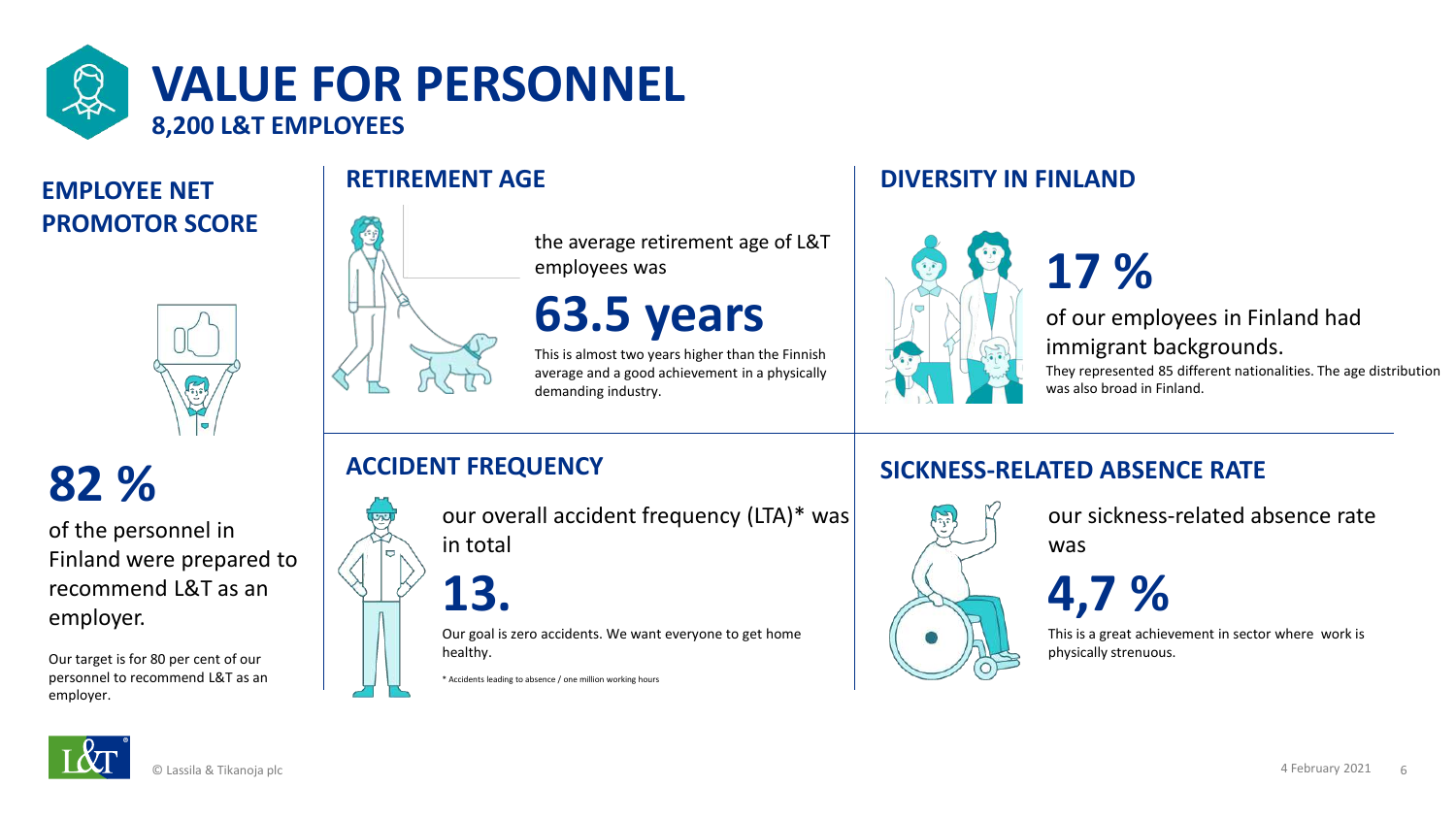# **IN CIRCULAR ECONOMY WASTE MANAGEMENT CROWS ITS ROLE TO RESOURCE MANAGEMENT**

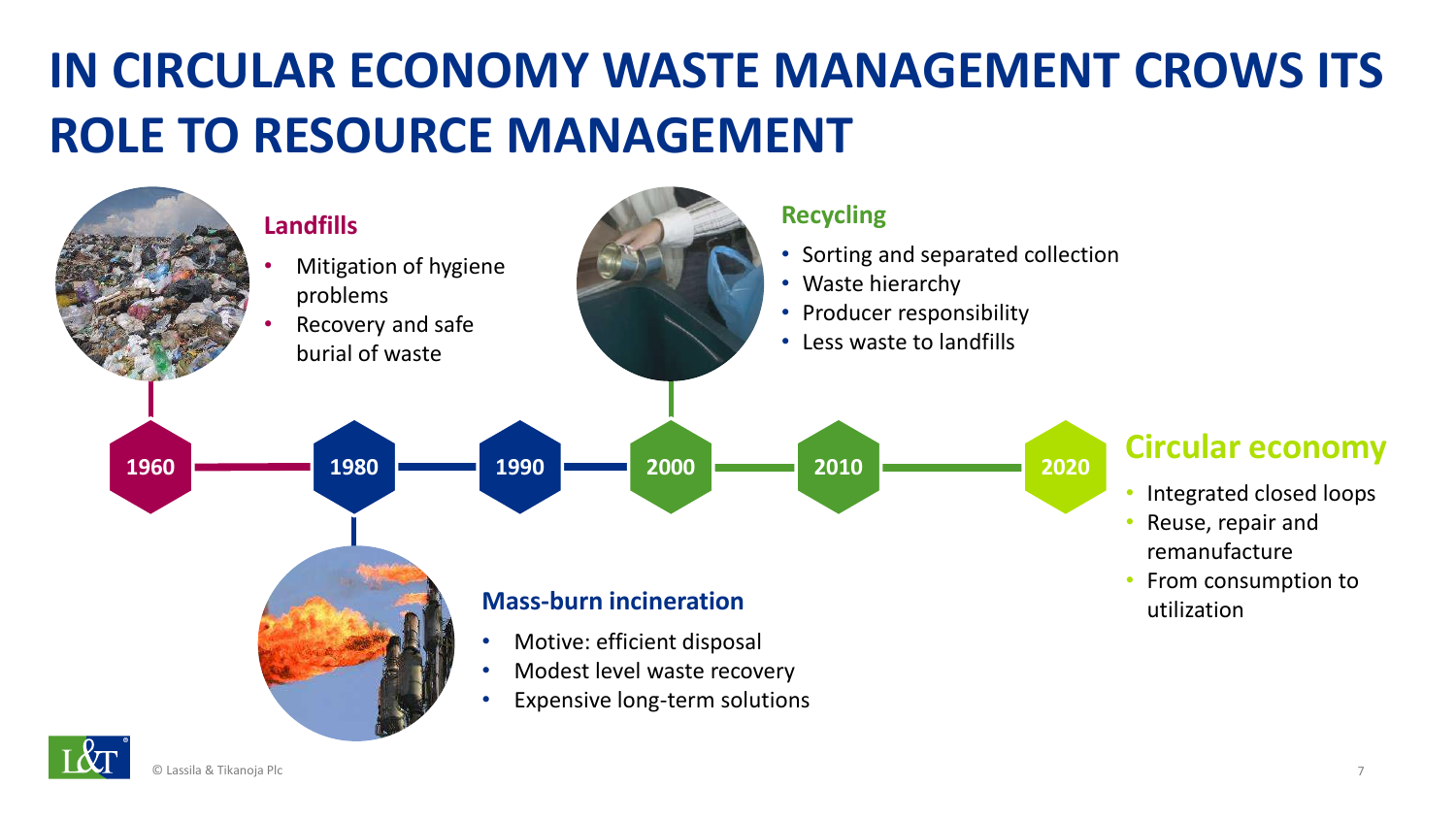### **AMBITIOUS TARGETS CREATE MARKET POTENTIAL FOR SUSTAINABLE SOLUTIONS**

#### **EU strategy for long-term GHG emission reduction Finland's realised recycling rate and targets for**



## **municipal waste**



Source: Ministry of Economic Affairs and Employment of Finland Source: Statistics Finland, VALTSU

© Lassila & Tikanoja Plc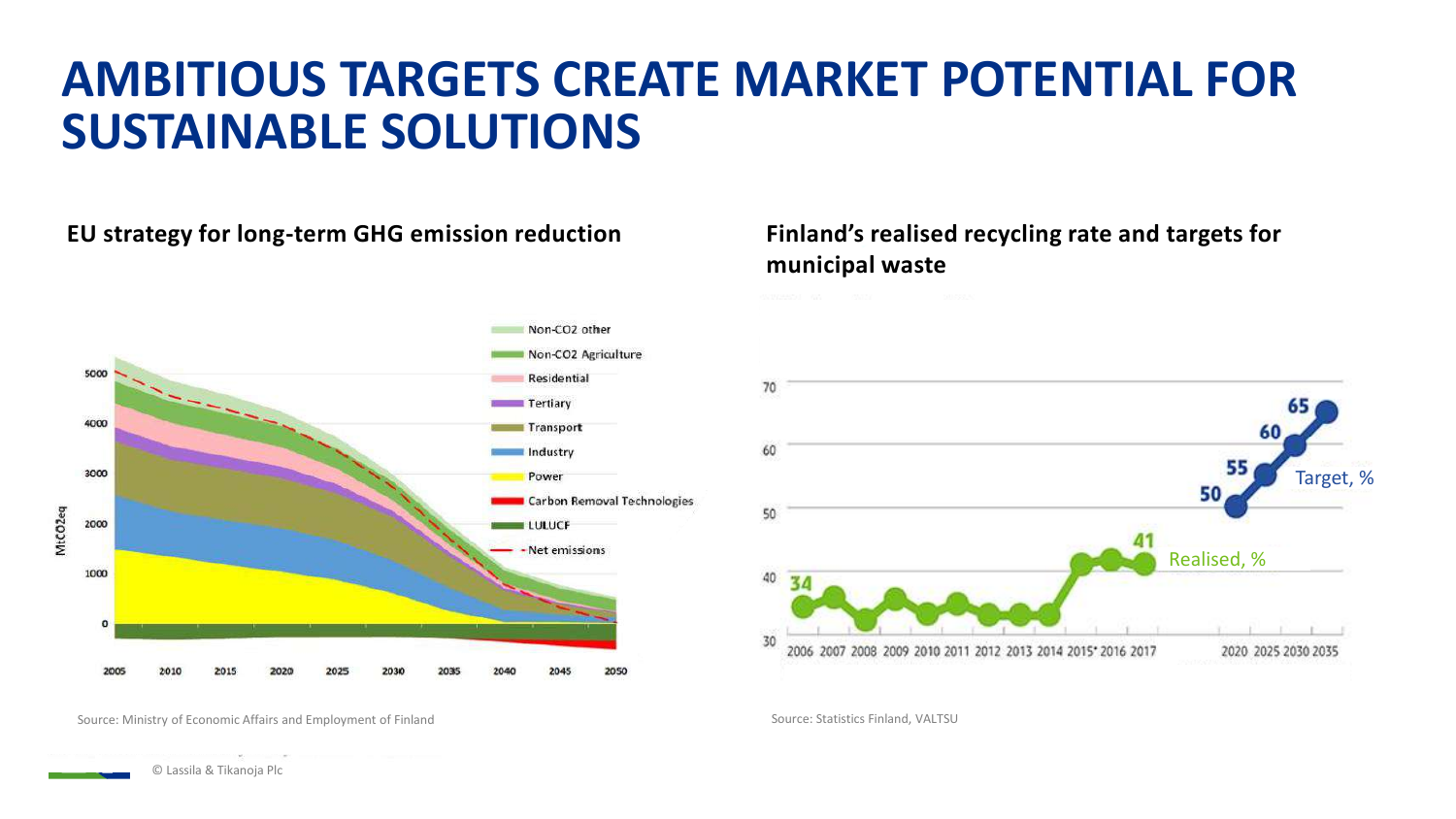## **EMPLOYMENT POTENTIAL OF CIRCULAR ECONOMY**

- Recycling 10,000 tons of waste creates 250 jobs, while incineration of the same amount of waste only 20 40 jobs and landfilling provides 10 jobs\*.
- In Finland the amount of waste to be recycled should increase 700.000 tons by 2030. This created 15 000 new jobs.
- On an EU scale, a 70% recycling rate would have 322,000 people with direct employment effects and 160,900 people with indirect employment effects

\* Source: Friends of the Earth: Report more jobs, less waste